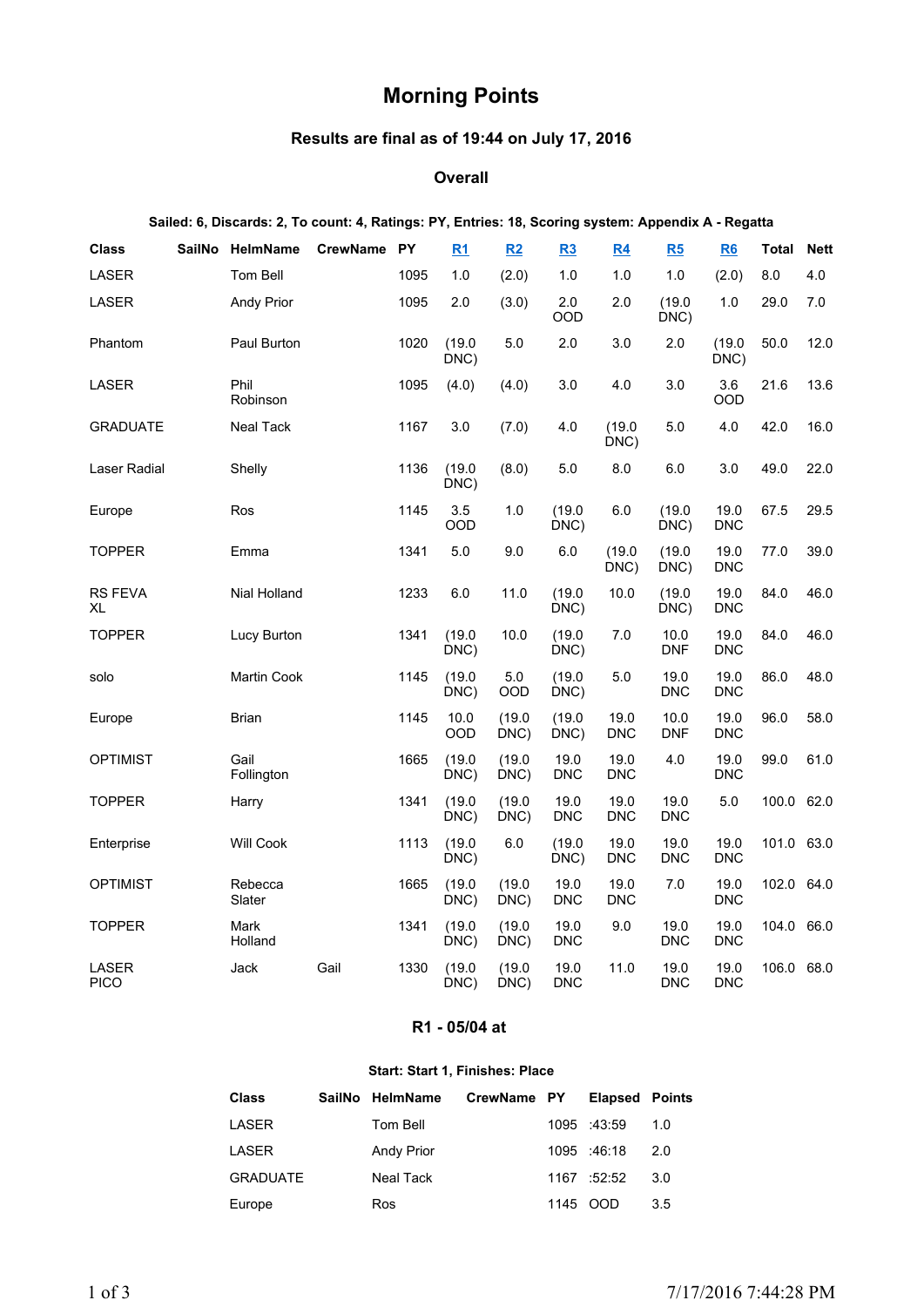| I ASFR        | Phil Robinson | 1095 :49:55 | 4.0  |
|---------------|---------------|-------------|------|
| <b>TOPPER</b> | Emma          | 1341 :33:49 | 5.0  |
| RS FFVA XI    | Nial Holland  | 1233 :34:00 | 6.0  |
| Europe        | Brian         | 1145 OOD    | 10.0 |

# **R2 - 19/04 at**

## **Start: Start 1, Finishes: Place**

| <b>Class</b>      | SailNo | HelmName          | <b>CrewName</b> | <b>PY</b> | <b>Elapsed</b> | <b>Points</b> |
|-------------------|--------|-------------------|-----------------|-----------|----------------|---------------|
| Europe            |        | <b>Ros</b>        |                 |           | 1145 :56:10    | 1.0           |
| LASER             |        | Tom Bell          |                 |           | 1095 :54:07    | 2.0           |
| LASER             |        | <b>Andy Prior</b> |                 |           | 1095 :54:09    | 3.0           |
| LASER             |        | Phil Robinson     |                 |           | 1095 :57:24    | 4.0           |
| Phantom           |        | Paul Burton       |                 |           | 1020 :53:54    | 5.0           |
| solo              |        | Martin Cook       |                 |           | 1145 OOD       | 5.0           |
| Enterprise        |        | <b>Will Cook</b>  |                 |           | 1113 :59:17    | 6.0           |
| <b>GRADUATE</b>   |        | <b>Neal Tack</b>  |                 | 1167      | :62:22         | 7.0           |
| Laser Radial      |        | Shelly            |                 | 1136      | :67:32         | 8.0           |
| <b>TOPPER</b>     |        | Emma              |                 | 1341      | :82:50         | 9.0           |
| <b>TOPPER</b>     |        | Lucy Burton       |                 | 1341      | :89.60         | 10.0          |
| <b>RS FEVA XL</b> |        | Nial Holland      |                 | 1233      | :89:40         | 11.0          |

# **R3 - 11/08/2013 at**

### **Start: Start 1, Finishes: Place**

| <b>Class</b>    | SailNo HelmName   | CrewName PY |      | <b>Elapsed Points</b> |     |
|-----------------|-------------------|-------------|------|-----------------------|-----|
| LASER           | Tom Bell          |             |      | 1095 :41:51           | 1.0 |
| LASER           | <b>Andy Prior</b> |             | 1088 | <b>OOD</b>            | 2.0 |
| Phantom         | Paul Burton       |             |      | $1020 \div 39.22$     | 2.0 |
| LASER           | Phil Robinson     |             | 1341 | :55:47                | 3.0 |
| <b>GRADUATE</b> | Neal Tack         |             | 1167 | :50:40                | 4.0 |
| Laser Radial    | Shelly            |             |      | $1136 + 49.26$        | 5.0 |
| <b>TOPPER</b>   | Emma              |             | 1341 | :60:00                | 6.0 |

# **R4 - 11/08 at**

### **Start: Start 1, Finishes: Place**

| <b>Class</b> | SailNo HelmName   | CrewName PY | <b>Elapsed Points</b> |     |
|--------------|-------------------|-------------|-----------------------|-----|
| LASER        | Tom Bell          |             | 1095 :29:08           | 1.0 |
| LASER        | <b>Andy Prior</b> |             | 1088 :29:53           | 2.0 |
| Phantom      | Paul Burton       |             | 1020 :28:11           | 3.0 |
| LASER        | Phil Robinson     |             | 1095 :32:05           | 4.0 |
| solo         | Martin Cook       |             | 1145 :33:48           | 5.0 |
| Europe       | Ros               |             | 1145 : 34:15          | 6.0 |